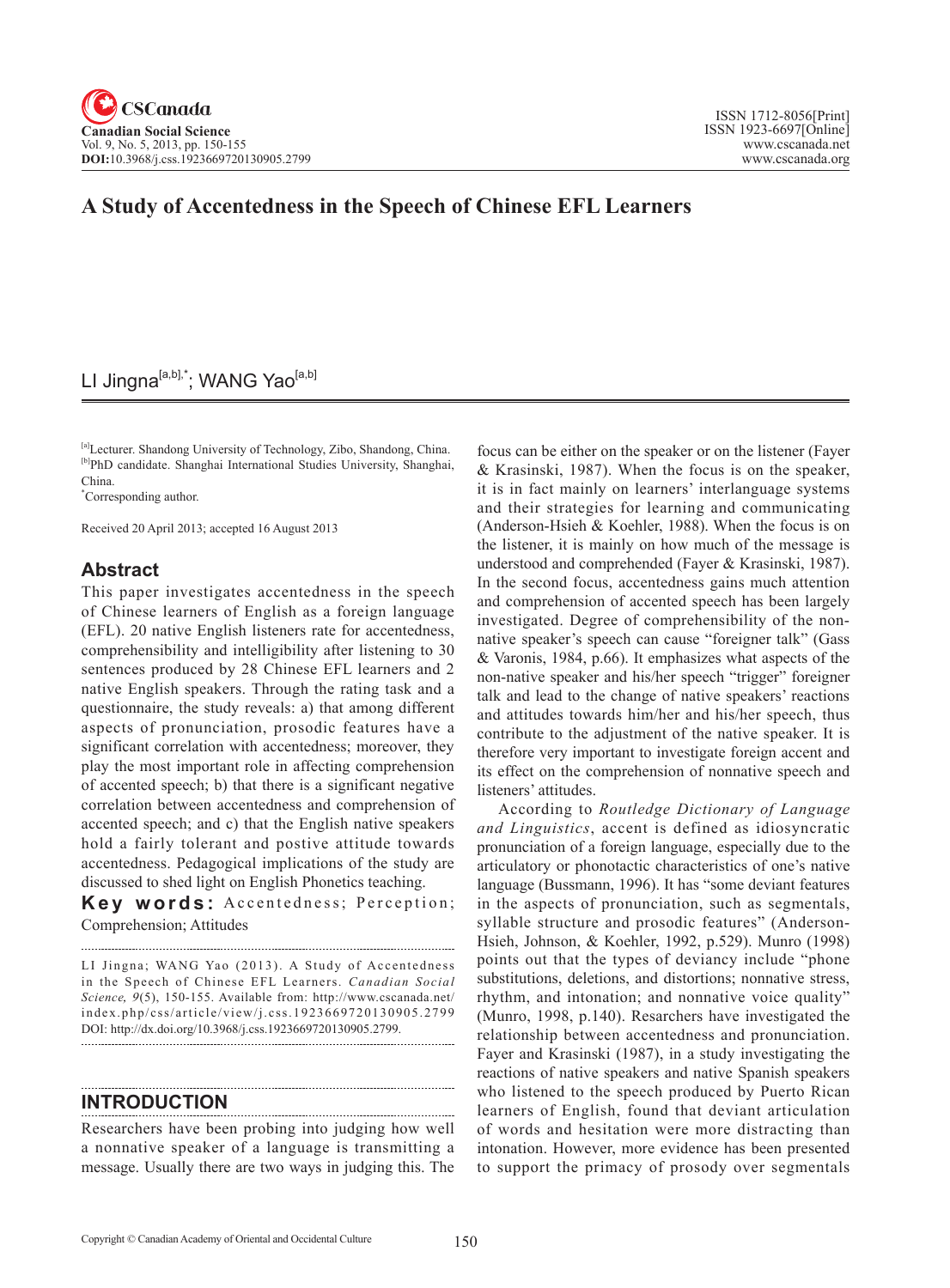in impressionistic ratings of nonnative pronunciation (Derwing, Munro, & Wiebe, 1998; Mareüil & Vieru-Dimulescu, 2006).

Accentedness is closely related to comprehension of speech. In the study of comprehension of accented speech, some researchers distinguish comprehensibility from intelligibility (Munro & Derwing, 1995; Derwing & Munro, 1997; Derwing et al, 1998). Comprehensibility is "the listener's judgment of how difficult it is to understand L2 speech production and it is a subjective assessment" (Derwing & Munro, 1997, p.2), and it involves evaluative judgments and some type of rating scale. Intelligibility expresses the extent to which the listener understands the intended message and is the listener's actual comprehension of speech. Some objective tests are needed to interpret intelligibility, such as a transcription task (Derwing & Munro, 1997), word and utterance recognition (Smith, 1992), rewriting or rephrasing (Fayer & Krasinski, 1987), or listening comprehension tests (Anderson-Hsieh & Koehler, 1988). Munro and Derwing (1995) investigated the interrelationships among accent, comprehensibility, and intelligibility, but the results in their study didn't show which particular aspect of foreignaccented speech is most detrimental to comprehensibility. In a later study, Derwing et al (1998) showed that prosodic features have more advantage than segmental features especially in connected speech.

Accentedness not only interferes in the comprehension of nonnative speech but also causes change of attitudes and reactions of listeners towards such speech. Munro (1998) argues that even when accented speech is intelligible, however, less obvious costs to the speaker might come into play. Several studies have shown that listeners sometimes attribute lower status to speakers with nonnative accents (Brennan & Brennan, 1981a, 1981b), express irritation when exposed to accented speech (Fayer & Krasinski, 1987), and display discriminatory behavior toward people with nonnative speech patterns (Sato, 1991). Munro (2003a) investigates listeners' attitudes towards foreign accent in the Canadian context and finds that negative attitudes toward foreign-accented speech have led to "discrimination against second-language users in Canada" (Munro, 2003, p.38).

Chinese is different from English in the sound system, which brings many difficulties to Chinese EFL learners in learning English speaking. Learners often find it difficult to pronounce correctly certain English phonemes. Besides, Chinese is a syllable-timed language and English is a stress-timed language. Learners often apply a Chinese intonation while speaking English and it seems that there are too many words stressed in their speech (Chen, 2008). The negative transfer of Chinese leads to a large degree of accentedness in the speech of EFL learners, which interferes in the understanding between speakers. This paper attempts to analyze Chinese EFL learners' foreign accent and its effect on listeners' comprehension of accented speech and their attitudes towards accentedness. Specifically, it tries to solve the following three problems:

a. What is the most important aspect in pronunciation that influences the perception of accentedness?

b. What are the correlations among accentedness, comprehensibility and intelligibility in the speech of Chinese EFL learners?

c. What are the attitudes and reactions of native English speakers towards the speech of Chinese EFL learners?

# **1. RESEARCH METHODS**

### **1.1 Participants**

There are two groups of participants in this study: a speaker group and a listener group. In the speaker group, there are 30 participants, among which 28 are Chinese EFL learners and 2 are native English speakers. The 28 learners are all college students and have received formal English instruction for an average of 11 years. The two native English speakers come from Great Britain and America respectively and are oversea students in China. In the listener group, 20 native English speakers participate in this study. They are oversea students in China and have stayed in China for about half a year. They come from Great Britain, America, Australia and New Zealand. They know little Chinese and can only speak a few Chinese words. All of them report normal hearing and volunteer to participate in the research.

### **1.2 Procedure**

114 sentences are selected from several College textbooks (see the end note 1) and each of the 28 Chinese speaker is asked to read four sentences sequentially in a listening lab (That is  $4 \times 28 = 112$  sentences). The rest two sentences are read by the two native English speakers respectively. The vocabulary level of these sentences is within the requirement of Chinese English Test, Band 4 (CET-4), making sure that the mispronunciation of these sentences is not caused by new words. After that, one sentence is carefully selected from those four read by each Chinese speaker depending on clarity and fluency of speech so that the listeners' judgment would not be affected by these two factors. Together with the two sentences read by the native English speakers, there are 30 sentences in all used for the experiment.

The listeners are asked to listen to these 30 sentences and give their ratings on each sentence. This research explores not only the effects of different elements of pronunciation on the perception of accentedness but also the interrelationships among accentedness, comprehensibility, and intelligibility as well as the listener's attitudes and reactions. Two listening sessions are therefore held. In order to prevent the listeners from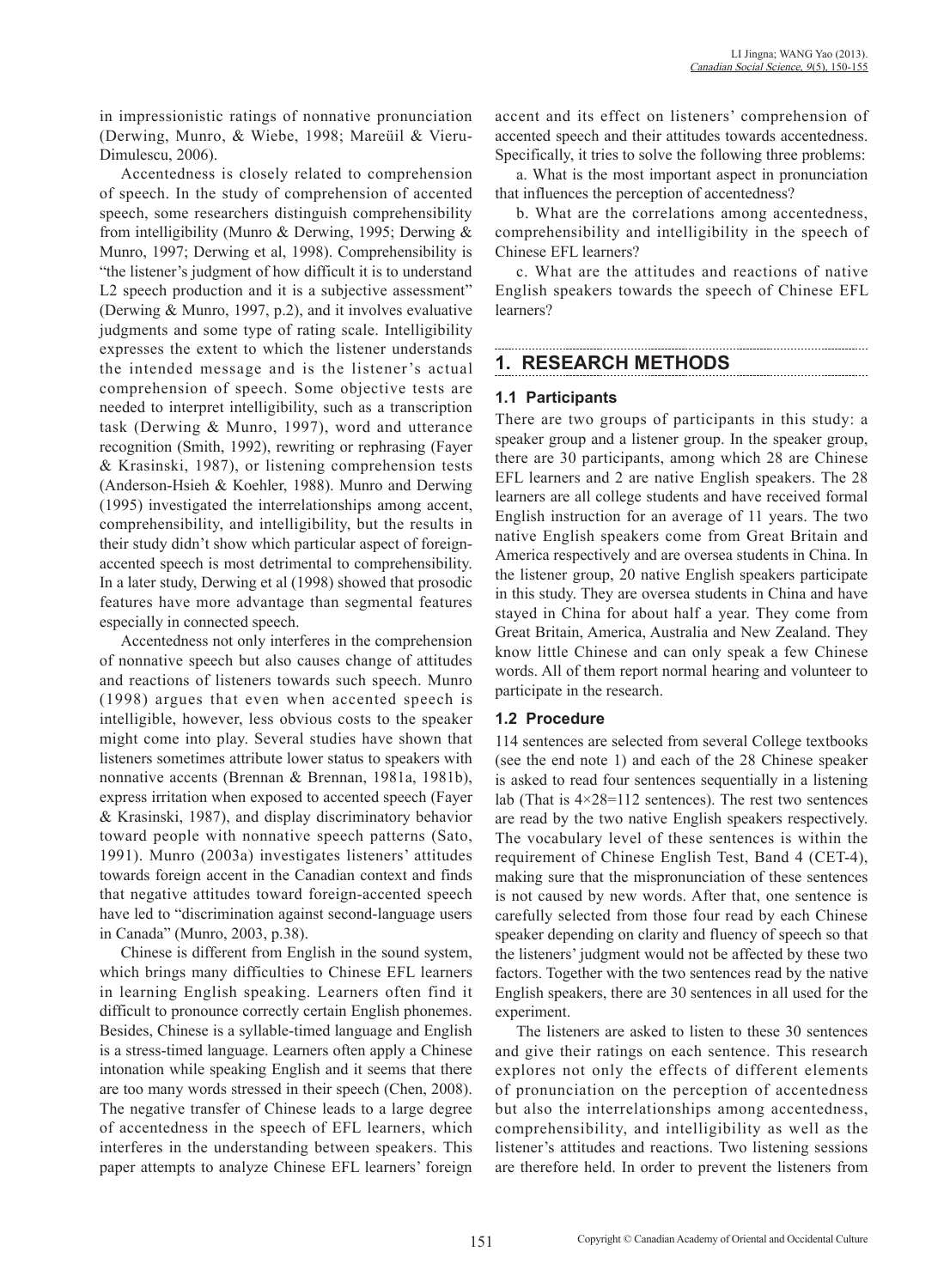gaining some familiarity with the listening material, which may affect the reliability of the rating on comprehension, Session One is designed for the comprehensibility and intelligibility of accented speech, and Session Two is for the perception of accentedness. The sentences are randomly sorted and the order of the sentences in these two sessions is different so that the listener will not gain familiarity with certain sentences in Session Two. A questionnaire is given to the listeners at the end of Session Two in order to investigate their attitudes and reactions towards accented speech. The data is analysed with the aid of the software SPSS 17.0 for windows.

### **1.3 Measurements**

### **1.3.1 Measurement of Comprehensibility**

In this study, comprehensibility refers to the listener's overall understanding of a speaker's speech, and it involves subjective judgments and some type of rating scale. A 5-Likert scale is used in which 1=*impossibly understand* and 5=*completely understand*. In the experiment, each listener assigns a score of comprehensibility to one sentence. The scores given by the listeners to the same sentence are then averaged and the mean score is this sentence's score in comprehensibility.

#### **1.3.2 Measurement of Intelligibility**

Intelligibility expresses the extent to which the listener understands the intended message, and it is the real comprehension of the sentence. A transcription task is performed in which each listener is asked to write down the sentence he or she has heard word for word. Then the researcher counts the number of the words that exactly match those in the sentence read by the speaker, and then calculates the proportion of the right words in the sentence recognized by the listeners. Intelligibility is then the percentage of the average number of the right words written by each listener in one single sentence.

### **1.3.3 Measurement of Accentedness**

Accentedness is defined as the extent to which a listener judges the speaker's pronunciation deviation from the target language. It is a kind of subjective judgment and an overall impression made by the listener.

In this study, a rating scale ranging from 1 to 5 is used to judge the perception of accentedness, where  $1 = no$ *Chinese accent* and 5 = *very strong Chinese accent*. The final score of accentedness concerning each sentence is the mean score of the scores given by all the listeners.

#### **1.3.4 Measurement of Prosodic Features**

Prosodic features are mainly concerned with intonation. Like accentedness, they involve the listener's subjective judgments. A 5-Likert scale is also employed, in which 1 = *no prosodic features at all* and 5 = *native-like prosodic features*. Like accentedness, the final score of the prosodic features concerning each sentence is the mean score of the scores given by all the listeners.

### **1.3.5 Measurement of Segmentals and Syllable Structure**

Apart from the prosodic features, segmentals and syllable structure are studied in the research. They are discussed in terms of errors in pronunciation.

According to Anderson-Hsieh et al (1992), errors in segmentals involve errors in consonants and vowels, such as the substitution of one sound for another or the modification of a sound. The substitution of a segment is that a segment is clearly interpretable as an English phoneme different from the correct one. The modification of a segment is that this segment can be recognized but it sounds noticeable nonnative. Errors in syllable structure involve the addition or insertion of a segment or syllable, the deletion of a segment, or the reordering of segments in syllables. The most common types of errors are consonant deletion and vowel insertion.

# **2. RESULTS AND DISCUSSION**

### **2.1 Perception of Accentedness**

Accent is the extent to which a listener judges one's pronunciation deviation from the target language. It has some deviant features in pronunciation and is an overall impression made by the listener or interlocutor. The results in this study show that the aspects of pronunciation do have some relationship with accentedness. The correlations of accentedness with the three aspects of pronunciation is summarized in Table 1.

#### **Table 1**

#### **Correlations of Accentedness With Segments, Syllable Structure, and Prosodic Features**

|              | <b>Segments</b> | <b>Syllable</b><br>structure | <b>Prosodic</b><br>features |  |
|--------------|-----------------|------------------------------|-----------------------------|--|
| Accentedness | .31             | $30*$                        | $-99**$                     |  |

*\*p*<.05. *\*\*p*<.01.

The results show that prosodic features have a significant correlation with accentedness (r=-.99) at the 0.01 level, indicating that increase of good intonation entails decrease in the degree of accentedness. Moreover, syllable structure has a significant correlation with accentedness (r=. 39) at the 0.05 level, showing that increase in syllable structure errors indicates increase in the degree of accentedness.

The table demonstrates that prosodic features are much more detrimental than segmental and syllable structure errors in affecting the perception of accentedness. This finding has confirmed the findings in Anderson-Hsieh et al (1992) which have found that prosodic errors are more serious than segmental errors. Mareüil and Vieru-Dimulescu (2006), using new technologies such as diphone speech synthesis and speech manipulation, reveal that prosody is a more reliable clue in distinguishing foreign accent.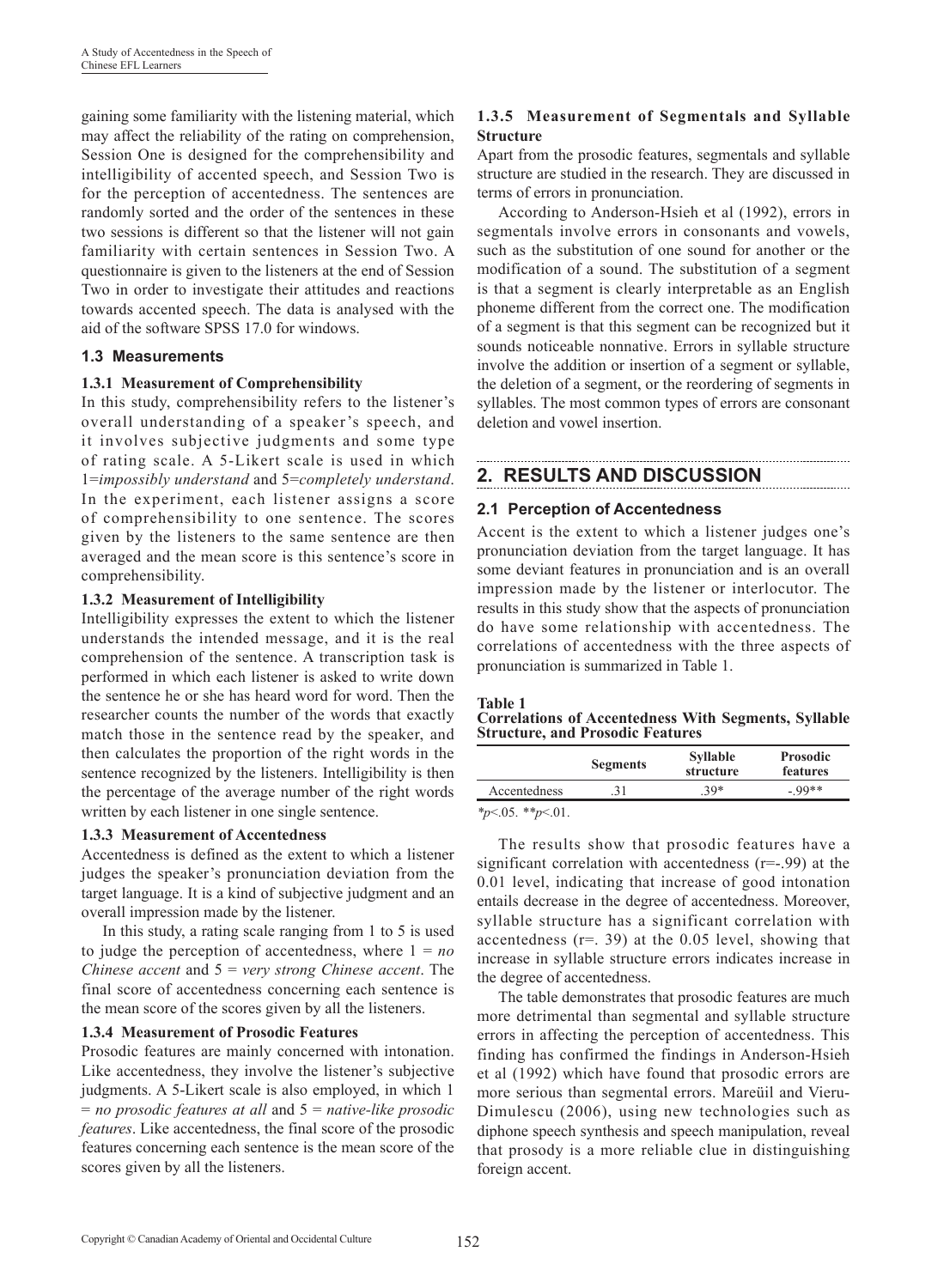Besides, syllable structure errors are more serious than segmental errors. Chinese EFL learners often commit vowel insertion errors and tend to add /ə/ at the end of a final consonant (e.g. bag /bæg/ becomes [bægə] or insert /ə/ into a consonant cluster (e.g. grow /grəu/ becomes [gərəu]), which marks a heavy accent. This may be the reason why syllable structure errors have a higher correlation with accentedness than segmental errors.

#### **2.2 Comprehension of Accented Speech**

#### **2.2.1 Correlation Between Comprehensibility and Intelligibility**

The results in this study have shown that intelligibility and comprehensibility have a positive significant correlation (r=.952) although the correlation is not a perfect one. In Derwing and Munro (1997), Munro (1998), and Munro and Derwing (1995), they found that intelligibility had a significant positive and imperfect correlation with the perceived comprehensibility. The present study substantiates their research.

One reason that there is no perfect correlation between comprehensibility and intelligibility is that some listeners could not fully understand some sentences even though they had caught all the words correctly. Due to the lack of context, they "dare" not believe their own ears. For example, when the listeners listen to the sentences (a) "*We have some work to do now. We must stop one wedding and have another.*" and (b) "*The London policemen are always ready to help. Most of them are tall and goodlooking men.*", they know that the speakers said "*wedding*" and "*London*", but they wondered why these two words occurred and ultimately gave the sentences 4 points (the full score is five in the comprehensibility task). This phenomenon also gives support to the finding in Gass and Varonis (1984), who investigated the effects of familiarity on the comprehension of accented speech and postulated that listeners brought with them to the listening task a set of values and beliefs about the world, which is known in the artificial intelligence literature as "belief space". They argue that this set of values and beliefs allow easy interpretation of utterances that have a readily accessible real-world context, while utterances with a context that is removed from the real-world experience are more difficult to interpret. For example, one sentence (c) in the present study "*It is not possible for me to win a battle, but it is up to me to be a courageous soldier.*", which got a high average score of 3.81. When hearing this sentence, it is very easy to interpret its meaning since a harsh life is often compared to a battle, and brave people to the couregeous soldiers. However, for sentences (a) and (b), listeners have no related cognitive knowledge in mind. In other words, no appropriate context for the sentences exists or has been invoked in their belief space.

In addition, some listeners cannot fully catch all the words in a sentence, but they think they have already comprehended its meaning and thus give 5 points. One typical example is their judgements about sentences produced by the two native English speakers. These listeners do not recognize all the words in the sentences, but they think they have understood the meanings because they have caught the key words in them.

### 2.2.2 Correlations of Accentedness With **Comprehensibility and Intelligibility**

The results have demonstrated that there are negative correlations of accentedness with comprehensibility and intelligibility, indicating that the increase of the degree of accentedness entails the decrease of comprehensibility and intelligibility. If these two sets of correlations are compared, it is found by a t-test that the correlation between accentedness and comprehensibility (r(Acc&Com)) is higher than that of accentedness with intelligibility (r(Acc&Intel), (see Table 2), and r(Acc&Com)and r(Acc&Intel) are different at the 0.10 level  $(t(0.01,5)=2.207>1.812)$ , which suggests accentedness affects comprehensibility more seriously. This result confirms the findings in Munro and Derwing (1995) which shows accentedness affects comprehensibility more seriously than it does on intelligibility.

The results show that accentedness has no significant correlations with the two variables, but it can affect the comprehension of accented speech. The results partly prove the findings in Anderson-Hsieh & Koehler (1988) which found that accentedness had significant negative correlations with comprehensibility.

#### **Table 2 Correlations of Accentedness With Comprehensibility and Intelligibility**

|              | Comprehensibility | Intelligibility |
|--------------|-------------------|-----------------|
| Accentedness | $-.508$           | - 421           |

It is also reported accent is not necessarily the barrier of the comprehension of non-native speech, and heavily accented speech can sometimes be highly intelligible. In this study, one female speaker gets a comprehensibility score of 3.82; her accentedness score is also 3.82. Her comprehensibility and accentedness scores are close to the average scores of these two variables. This sample does not show that the increase of the degree of accentedness entails the decrease of comprehensibility. Another speaker get a comprehensibility score of 3.66 and an accentedness score of 3.42. They are also very close to the average scores. This indicates that in some cases accentedness does not necessarily affect comprehension of speech. These findings confirm the findings in Derwing and Munro (1997) and Munro (1998), which also find that heavily accented speech can be highly intelligible.

As for some other speakers, their accent scores are very low. However, surprisingly, their comprehensibility scores are also very low. For example, one male speaker receives an accentedness score of 2.05, which is much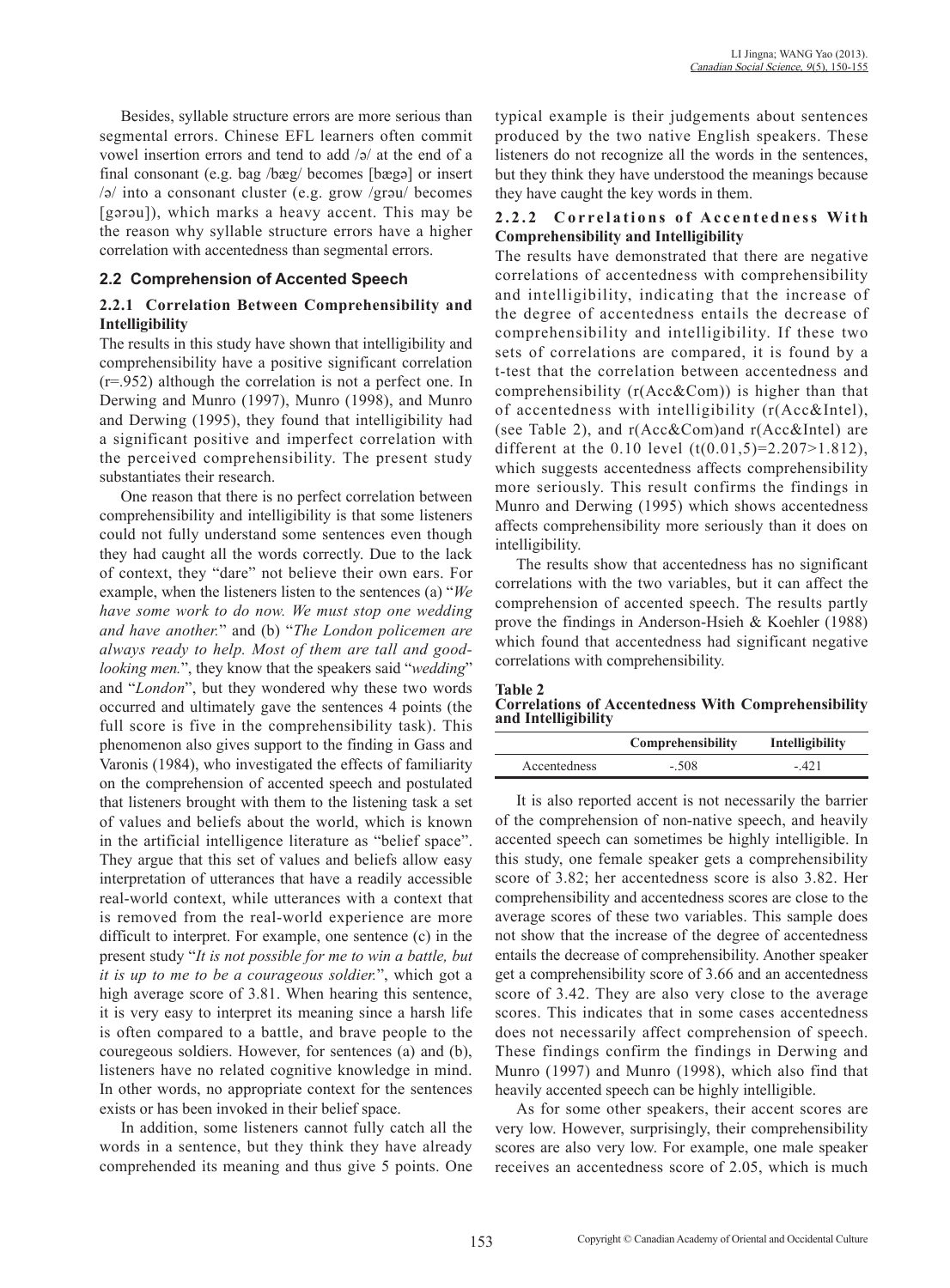lower than the average score. However, he gets a comprehensibility score of 3.26, which is lower than the average score. This demonstrates that although the spoken English of some speakers does not carry a heavy degree of accentedness, their speech is hard to comprehend. The reason for this might be that there are some other factors influencing the comprehension of accented speech, such as familiarity with the topic.

When further investigating the correlations of the three aspects of pronunciation with comprehensibility and intelligibility, this study shows that prosodic features influence them more than syllable structure and segmentals (see Table 3).

#### **Table 3**

|                    | Comprehensibility | Intelligibility |
|--------------------|-------------------|-----------------|
| Segmentals         | $-.03$            | $-.08$          |
| Syllable structure | $-.27$            | $-.18$          |
| Prosodic features  | $.63**$           | $.61**$         |

*\*\*p*<.01.

#### **2.3 Attitudes and Reactions of Native English Speakers Towards Accented Speech**

A questionnaire is given to the listeners at the end of the study, which aims to investigate the attitudes and reactions of native speakers towards accented speech. In all the 10 items in the questionnaire, the first six items are about the attitudes and reactions of the listeners towards the accented speech.

The table below demonstrates the results of the six items. In each answer blank of the table, the number above refers to the number of listeners who choose this answer. The number below is its proportion. Through the analyses of the first six items, the English natives are comparatively tolerant of accentedness and accented speech and they tend to hold a postive attitude towards accentedness and people with a foreign accent.

#### **Table 4 Results of Listeners' Attitudes Concerning Accentedness**

|                |                                                                                                                                                                                         | A         | B               | $\mathbf C$    | D              | E                        |
|----------------|-----------------------------------------------------------------------------------------------------------------------------------------------------------------------------------------|-----------|-----------------|----------------|----------------|--------------------------|
|                | <b>Items</b>                                                                                                                                                                            |           | <b>Disagree</b> | <b>Perhaps</b> | Agree          | <b>Strongly</b><br>agree |
|                | I enjoy hearing people speak English with a<br>certain accent (e.g. Chinese accent).                                                                                                    | $\theta$  | 3<br>15%        | 15<br>75%      | 10%            | $\theta$                 |
| $2$ .          | If someone speaks English with a strong<br>accent (e.g. Chinese accent), I will feel<br>uncomfortable.                                                                                  | 13<br>65% | 3<br>15%        | 10%            | $5\%$          | $5\%$                    |
| 3 <sub>1</sub> | I like people with a certain accent (e.g. Chinese)<br>accent) when speaking English.                                                                                                    | $\Omega$  | 10<br>50%       | 10<br>50%      | $\theta$       | $\theta$                 |
| 4.             | I think when speaking English with a certain<br>accent (e.g. Chinese accent), it is really<br>damage to English.                                                                        | 6<br>30%  | 9<br>45%        | 3<br>15%       | 2<br>10%       | $\theta$                 |
| 5.             | I enjoy listening to speakers who have a strong<br>foreign accent (e.g. Chinese accent) but who<br>can express themselves very well.                                                    | $5\%$     | 4<br>20%        | 35%            | 6<br>30%       | 2<br>10%                 |
| 6.             | When I hear people speaking English with<br>a strong accent (e.g. Chinese accent), I get<br>annoyed and irritated and do not want to<br>continue to listen to what he or she is saying. | 6<br>30%  | 8<br>40%        | 5<br>25%       | $\overline{0}$ | 5%                       |

Item 7 asks listeners whether they have difficulty in understanding people with a strong accent, 30% of them think that they have no or little difficulty in understanding accented speech, and 50% of them say that they sometimes have difficulty, and only 20% report that they have much difficulty in understanding such speech. Items 8 is about the most important factor in the course of communication. 75% of the listeners chose

comprehensibility and none of them chose accent to be the most important aspect. This shows that most of the listeners think that language is used for communication and comprehensibility is the most aspect in this course. This also confirms the findings in Varonis and Gass (1982) which state that comprehensibility is the most important factor in evaluation. Munro (2003b) also suggests that pronunciation instruction should be guided